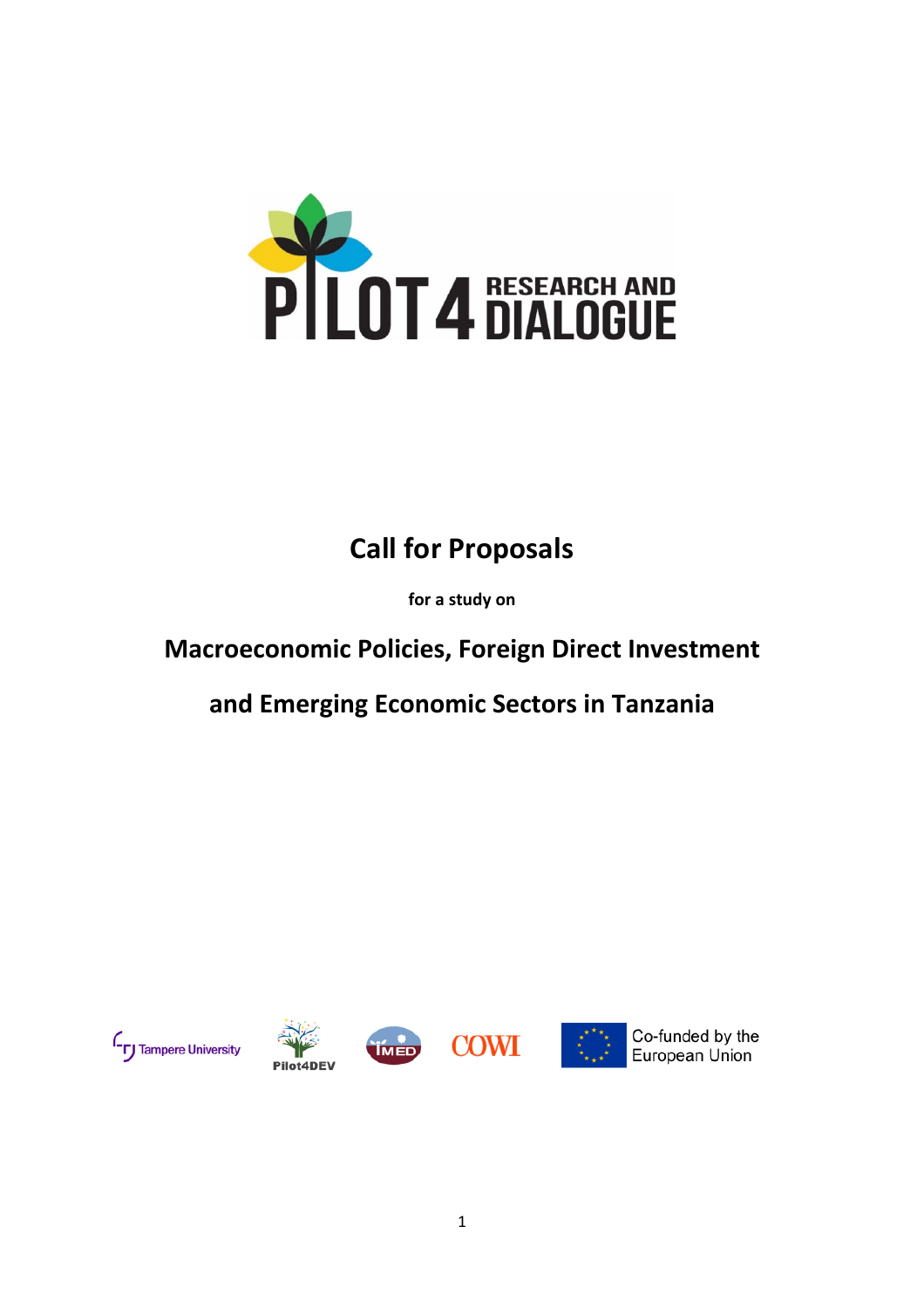

#### **Project Overview**

Although Tanzania has been considered as a model of performance in the fiscal arena, the country is at a crossroad of its strategic macro-economic development. The needs remain important in terms of public expenditure, health, water and sanitation<sup>1</sup>, education and poverty alleviation programs. The country has enough assets and resources to become a leader on sustainability and stability in the region. The human resources and skills' potentials are tremendous. Like many of its neighbours, Tanzania is facing challenges related to governance, tax administration, poverty alleviation, infrastructure, agricultural modernization, access to facilities in remote areas, and job opportunities for the youth. Stability, security and cohesiveness are among the country's long-term priorities.

Tanzania's population as well as urbanization are projected to grow substantially. The youth bulge represents an asset, as well as a challenge, for economic growth and transformation. A growing population will trigger an increased demand for infrastructure and amenities. Development is dependent on infrastructure, trade, Foreign Direct Investment, exports and an increased consumer base. Heavy Infrastructure investment into rail, port and roads is expected to bolster GDP.

The country is going through transformative times<sup>2</sup>, and has set out clear goals in the Tanzania Development Vision 2025. Tanzania experienced an increase in gross national income (GNI) per capita reaching \$1,080 in 2019, placing it over the threshold for lower middle-income status, but a lot remains to be done to reach the targets set to reach a middle income status. Although the economic growth has been sustained and the poverty rates declining, the absolute number of poor people actually increased from 13 million in 2007 to 14 million in 2019 due to a growing population<sup>3</sup>. Many Tanzanians remain vulnerable<sup>3</sup>, living just above the poverty line<sup>4</sup>, while the informal sector still represents an important part of the economy. In order to reach its objectives in a period where its economy is significantly challenged by the worldwide pandemic, further progress will require attention in terms of fiscal governance, inclusiveness, increasing budget and public expenditure.

**The global objective** of the project is to promote dialogue on economic resources, fiscal policy and governance in Tanzania and to create a platform for sustained dialogue, including public and private stakeholders at the sub-national level.

#### **The specific objectives are:**

- 1. To promote and disseminate high quality and evidence-based research on policies, resources, economic and fiscal governance;
- 2. To nurture debate among public sector, private sector and civil society stakeholders on economic and fiscal governance issues;
- 3. To increase research capacity and expand the links, networks and collaboration among economic and governance research institutions in Tanzania.

More information on the project is available on www.pilot4dialogue.com

<sup>1</sup> According to the World Bank, issues related to water supply, sanitation, and hygiene (S.D.G.6) impose aUS\$206 million toll on the country's annual gross domestic product. <sup>2</sup> Belghith, N.B.H., Karamba, R.W., Talbert, E.A. and De Boisseson, P.M.A., 2020. Part 2: Structural Transformation and Firms Performance (No. 147025, pp. 1-98). The World Bank, pp. 2-6

<sup>3</sup> Belghith, N.B.H., Karamba, R.W., Talbert, E.A. and De Boisseson, P.M.A., 2020. Part 1: Path to Poverty Reduction and Pro-Poor Growth (No. 147025, pp. 1-222). The World Bank, pp.14

<sup>4</sup> According to the World Bank, the international poverty line was of 1783.5 in Tanzania shilling (2018) or US\$1.90 (2011 PPP) per day per capita in 2018. The national poverty line was lastly estimated at 49,320 in Tanzania shilling (2018) per adult equivalent per month.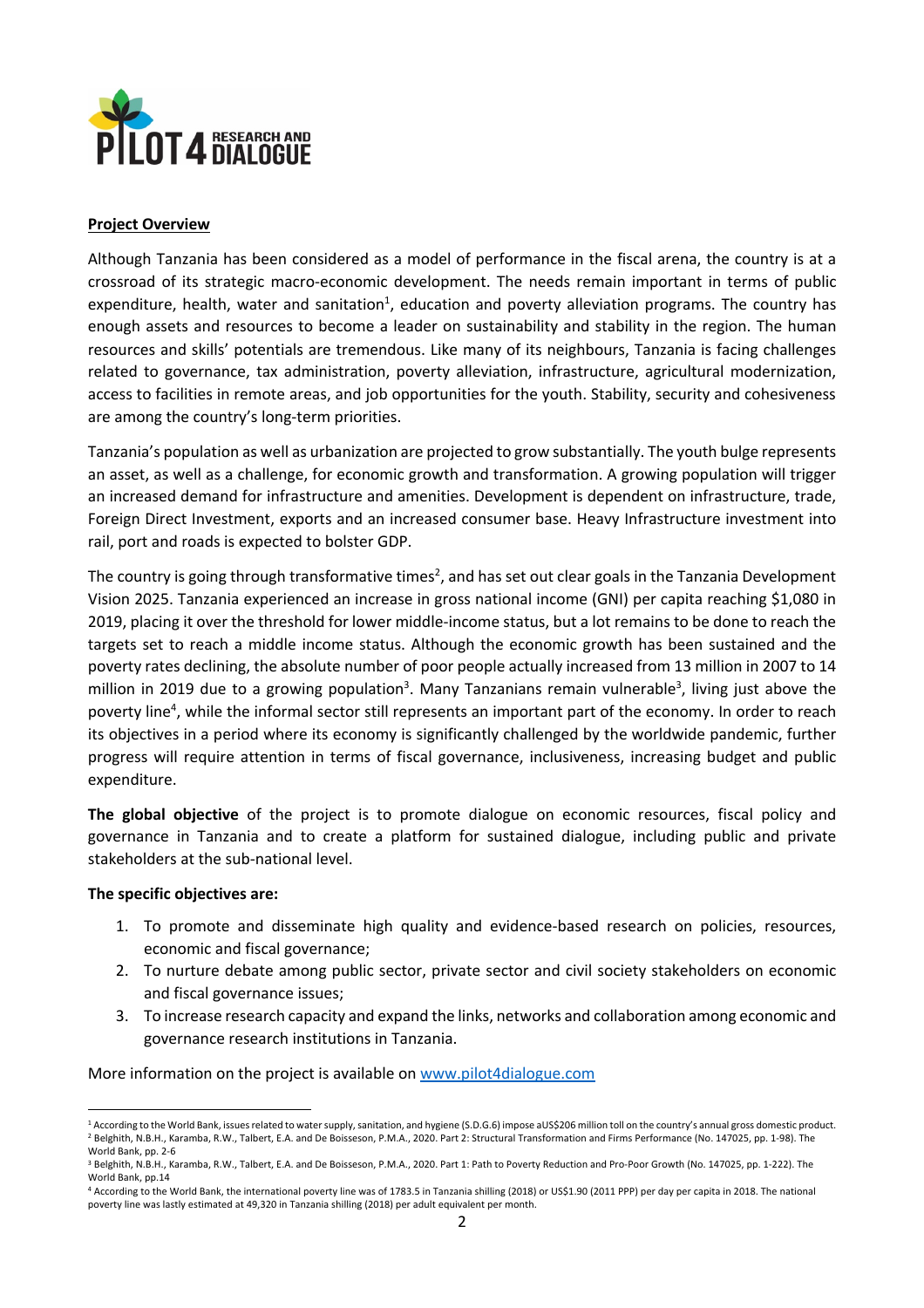

## **Eligibility and profile of the research applicants**

The proposal can be submitted by an individual researcher, a group of researchers or a research organization, with relevant expertise and experience in the following areas:

- **Macroeconomic policies**
- **FDI, custom duties and taxes and regional integration**
- **Emerging sectors such as Horticulture**, **Digital and Green Economy**

Experience in these additional areas is also required:

- **The implementation of SDGs**
- **Policy advocacy and dialogue**
- **Policy analysis**

#### **Description of the study and policy briefs**

The study shall provide an **in-depth and detailed analysis** of Tanzania's macroeconomic policies, FDI, and regional integration with an analysis of emerging sectors such as horticulture, digitalization, and the green economy.

It should provide examples of **achievements, best practices and lessons** relating to FDI, regional integration, emerging sectors such as horticulture, digitalization and the green economy.

Comparison with neighbouring countries is welcome.

The study should adopt the following structure:

1/ **Review of literature**: This will include a state-of-the-art review of the relevant background data, and context;

2/ **Background documentation/Field research**: This section should include information on the interviews, focus group discussions, stakeholders and stakeholder interests, challenges, and different scenarios to be analysed.

3/ **Identification of good practices and lessons learned**: This will facilitate peer learning and knowledge exchange. This section should be the most important part of the study;

4/ **Main conclusions and recommendations**: This section will summarize the key findings and present key recommendations. We expect the research report to be about **70 pages** (Times New Roman, font size 12) , including tables and graphs. The final text should be between **15,000 and 20,000 words.**